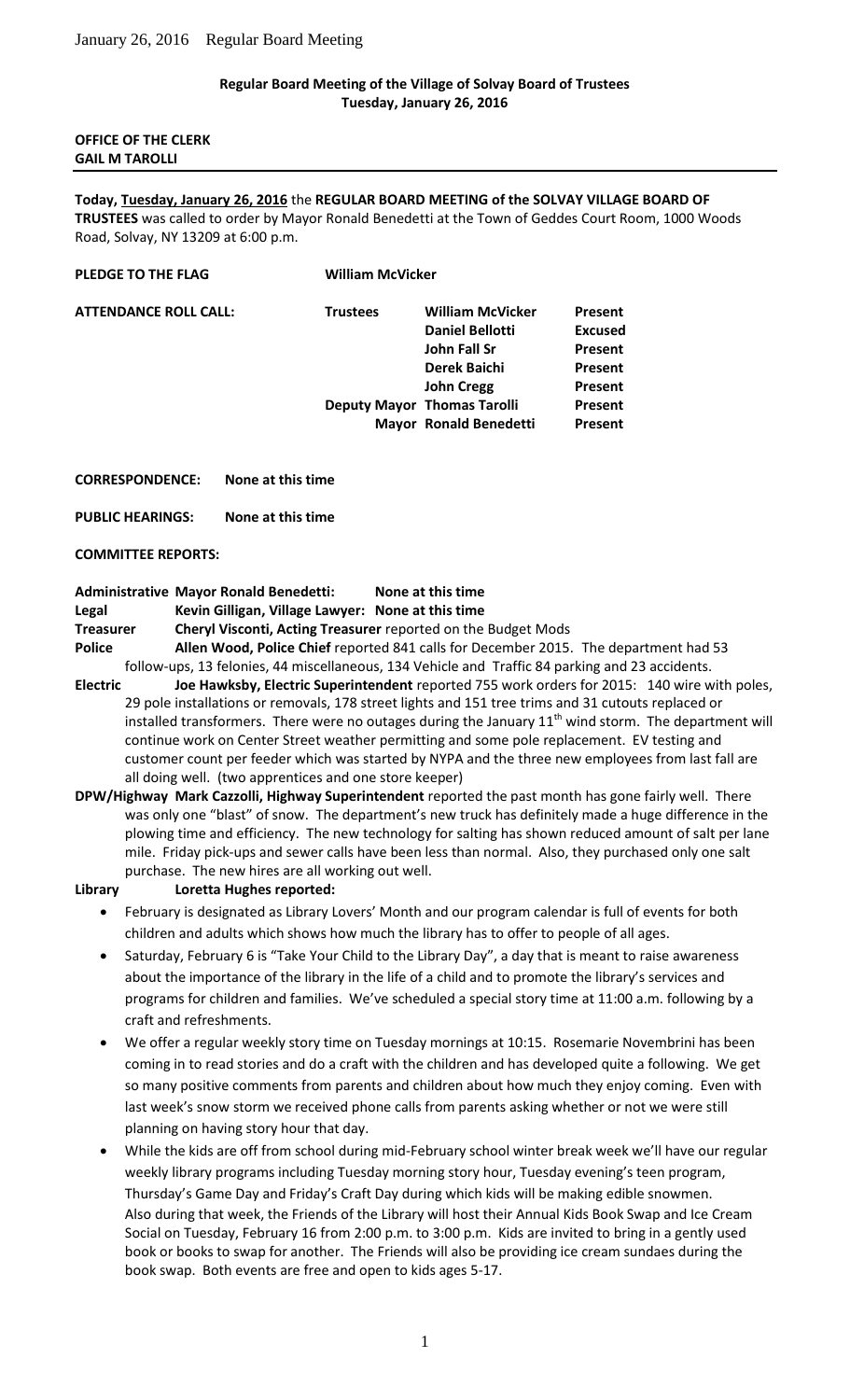- We also have several programs for adults scheduled including one that people have been anticipating: the AARP Tax Assistance Program – Every Monday and Wednesday beginning 2/1 through 4/13 from 9:30 a.m. to 12:30 p.m. two tax preparers will be assisting people with their tax filings. By appointment only and appointments are filling up quickly. Appointments can last for up to one hour.
- We've just started receiving our supply of state and federal tax forms this week. We've received lots of calls and people stopping by looking for tax forms but the only information we have to give them is that more will be sent as they become available.
- On Tuesday, February 9 at 6:30 p.m. we'll have an informational program about Winter Wellness with Essential Oils. This is a program for people who are interested in supporting their immune system and overall health naturally using therapeutic grade essential oils.
- On Tuesday, February 16<sup>th</sup>, from 6:00-7:00 p.m. we'll host an Adult Coloring Program where adults can stop by for some artistic fun and relaxation. We provide all the coloring supplies as well as coffee and tea.
- We've recently purchased six new computers to replace six obsolete computers. So far two have been installed and the others will be installed as soon as Richard DePaulis can get to them.
- The Solvay-Geddes Historical Society keeps a display at the Library and recently updated their display with some new photos and items from their local history collection.

There is a lot going on at the Library during the month of February. People are able to pick up a copy of our monthly calendar of events at the front desk at the library and you can also find it online at our website and posted on the bulletin board at the Village Hall. As always, all of these library programs are free and open to everyone.

**Codes None at this time Stormwater None at this time**

# **RESOLUTIONS:**

1. Authorization from the Board of Trustees to approve the minutes from the December 15, 2015 Regular Board Meeting and the Reading of the Minutes be herewith dispensed. **MOTION: John Fall Sr**

| <b>SECOND:</b> | Derek Baichi  |                       |
|----------------|---------------|-----------------------|
| AYES:          | <b>NAYES:</b> | <b>MOTION CARRIED</b> |

2. Authorization from the Board of Trustees to pay C&S Engineers \$9837.05 for services rendered from 12/1/15-12/31/15. (Invoice No. 0156526, 0156511, 0156512, 0156513, 0156621) *Invoice No. 0156511 – Project No. 114.213.001 – I/I Reduction Grant – INI – Onondaga Cty WEP Reimbursement Prog Invoice No. 0156512 – Project No. 114.214.001 – Senator DeFrancisco Grant Invoice No. 0156516 – Project No. 114.217.001 – Montrose Avenue Save The Rain Funding/OCDWEP* **MOTION: Derek Baichi SECOND: John Fall Sr AYES: 6 NAYES: 0 MOTION CARRIED**

3. Authorization from the Board of Trustees to pay Costello, Cooney & Fearon, PLLC \$8572.95 for services rendered for the month of December 2015. (\$221.00-Labor; \$52.00 Intellifiber Networks to be reimbursed; \$96.25 Montrose Ave Drainage Project to be reimbursed; \$175.00 ZBA to be reimbursed; \$227.50 ZBA to be reimbursed by the applicant; \$7801.20 general retainer fee)

| <b>MOTION:</b> | <b>John Cregg</b>     |                       |
|----------------|-----------------------|-----------------------|
| <b>SECOND:</b> | <b>Thomas Tarolli</b> |                       |
| AYES:          | <b>NAYES:</b>         | <b>MOTION CARRIED</b> |

4. Authorization from the Board of Trustees to approve the Budget Modifications:

**Village of Solvay General Fund**

**Schedule of Proposed Budget Modifications**

**For Approval at the January 2016 Regular Board Meeting**

|                 |              |               |                   | . <b>.</b>      |
|-----------------|--------------|---------------|-------------------|-----------------|
|                 |              | (as modified) | <b>Proposed</b>   | <b>Modified</b> |
|                 |              | Current       |                   | <b>Budget</b>   |
| <b>Account</b>  | <b>Title</b> | <b>Budget</b> | <b>Budget Mod</b> | Amount          |
| <b>Revenues</b> |              |               |                   |                 |

**Newly**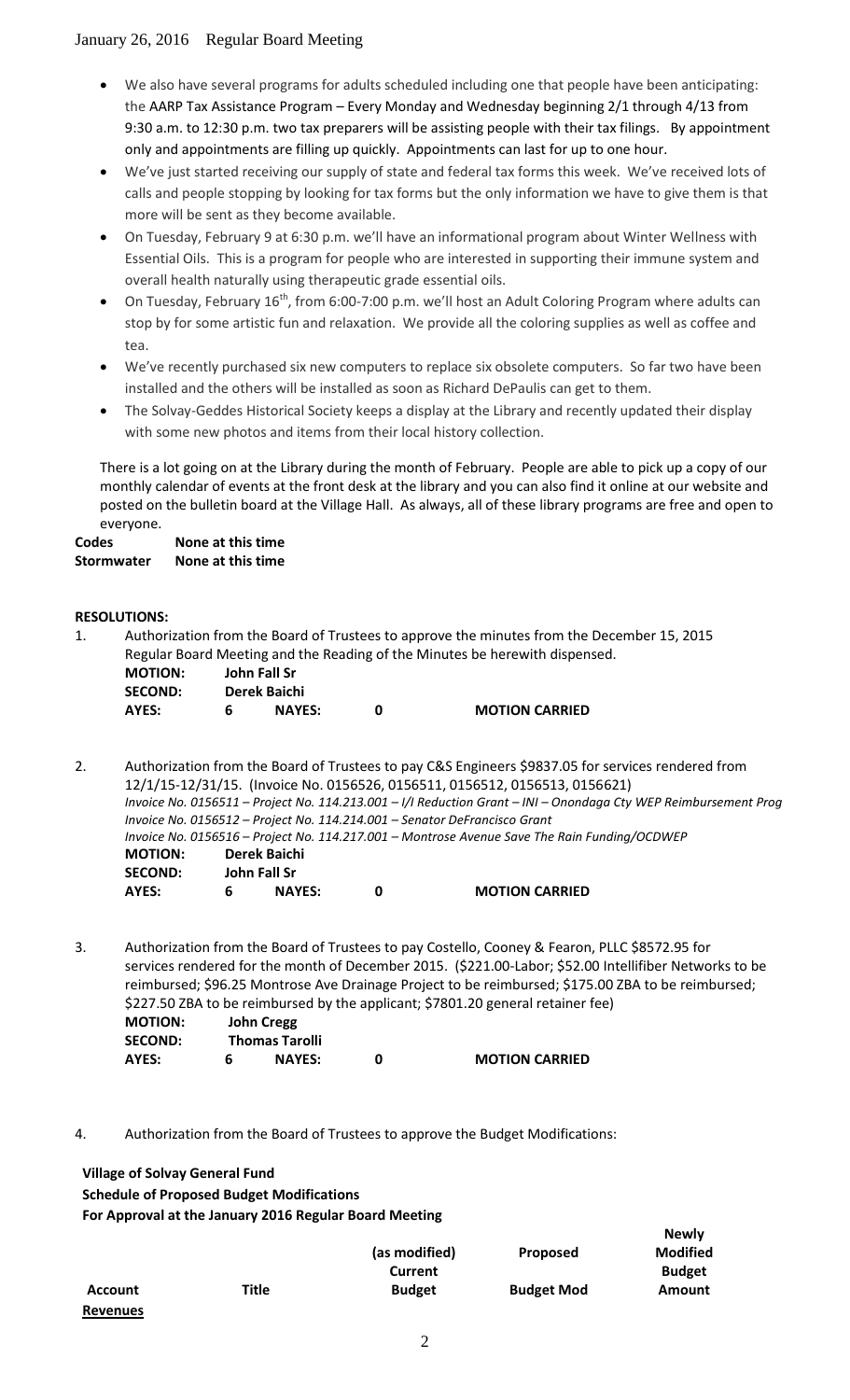# January 26, 2016 Regular Board Meeting

| <b>AYES:</b>               | <b>SECOND:</b><br><b>John Cregg</b><br>6<br><b>NAYES:</b> | 0                               | <b>MOTION CARRIED</b> |                                                  |
|----------------------------|-----------------------------------------------------------|---------------------------------|-----------------------|--------------------------------------------------|
|                            | <b>Total</b><br><b>MOTION:</b><br><b>Derek Baichi</b>     | 70                              | 15                    | 85                                               |
| 590558L                    | <b>Disability Insurance</b>                               | 70                              | 15                    | 85                                               |
| <b>Expenses</b>            |                                                           |                                 |                       |                                                  |
|                            | <b>Total</b>                                              | 11,850                          | 15                    | 11,865                                           |
|                            |                                                           |                                 |                       |                                                  |
| 438400L                    | State Aid - Library                                       | 1,850                           | 185                   | 2,035                                            |
| 427600L                    | <b>Library System Grants</b>                              | $\mathbf 0$                     | 277                   | 277                                              |
| <b>Revenues</b><br>420820L | Library Charges & Fines                                   | 10,000                          | (447)                 | 9,553                                            |
| <b>Account</b>             | <b>Title</b>                                              | <b>Budget</b>                   | <b>Budget Mod</b>     | <b>Amount</b>                                    |
|                            | Village of Solvay Library Fund                            | (as modified)<br><b>Current</b> | Proposed              | <b>Newly</b><br><b>Modified</b><br><b>Budget</b> |
|                            | <b>Total</b>                                              | 1,492,748                       | 32,390                | 1,525,138                                        |
| 590558 A                   | <b>Disability Insurance</b>                               | 1,000                           | 700                   | 1,700                                            |
| 575504 A                   | <b>Concerts &amp; Celebrations</b>                        | 2,300                           | (900)                 | 1,400                                            |
| 571204 A                   | Pool - Other                                              | 9,150                           | 1,831                 | 10,981                                           |
| 551103 A                   | <b>Street Maintenance - CHIPS</b>                         | 100,000                         | 36,014                | 136,014                                          |
| 551101 A                   | Street Maintenance - Wages                                | 168,594                         | 2,600                 | 171,194                                          |
| 531201 A                   | <b>Police Wages</b>                                       | 1,076,718                       | 3,600                 | 1,080,318                                        |
| 519504 A                   | <b>Taxes on Village Property</b>                          | 3,500                           | 2,716                 | 6,216                                            |
| 519104 A                   | Insurance                                                 | 131,486                         | (14, 171)             | 117,315                                          |
| <b>Expenses</b>            |                                                           |                                 |                       |                                                  |
|                            | <b>Total</b>                                              | 249,050                         | 32,390                | 281,440                                          |
|                            |                                                           |                                 |                       |                                                  |
| 435890 A                   | State Aid - CHIPS                                         | 100,000                         | 36,014                | 136,014                                          |
| 430890 A                   | State Aid - Other                                         | 7,000                           | 2,600                 | 9,600                                            |
| 430050 A                   | State Aid - Mortgage Tax                                  | 30,000                          | 2,364                 | 32,364                                           |
| 427053 A                   | Gifts & Donations                                         | 1,000                           | (900)                 | 100                                              |
| 426800 A                   | <b>Insurance Recoveries</b>                               | 15,000                          | 3,600                 | 18,600                                           |
| 426100 A                   | Fines & Forfeited Bail                                    | 80,000                          | (15,000)              | 65,000                                           |
| 425550 A                   | Permits                                                   | 14,000                          | 1,200                 | 15,200                                           |
| 425300 A                   | <b>Game Licenses</b>                                      | 150                             | 862                   | 1,012                                            |

5. Authorization from the Board of Trustees to appoint Rosemarie Novembrini as Library Trustee to fill the position vacated by Jessica Mathews**.**

| <b>MOTION:</b> | Derek Baichi          |                       |
|----------------|-----------------------|-----------------------|
| <b>SECOND:</b> | <b>Thomas Tarolli</b> |                       |
| AYES:          | <b>NAYES:</b>         | <b>MOTION CARRIED</b> |

6. Approving the inter-municipal agreement between the Village of Solvay and the Town of Geddes to share services of the Town Codes Enforcement Officer for up to 20 hours per week, at a monthly rate of payment to the Town of Geddes in the amount of \$2,333.33 in accordance with the agreement that has been circulated to Village Board and authorizing the Mayor to sign this agreement on behalf of the Village.

| <b>MOTION:</b> | <b>John Cregg</b>     |                       |
|----------------|-----------------------|-----------------------|
| <b>SECOND:</b> | <b>Thomas Tarolli</b> |                       |
| AYES:          | <b>NAYES:</b>         | <b>MOTION CARRIED</b> |

7. Authorizing the renewal of an inter-municipal agreement with the Town of Geddes relating to sharing of various equipment and authorizing the Mayor to sign such renewal agreement on behalf of the Village of Solvay. **MOTION: John Fall Sr**

| .              |               |                       |
|----------------|---------------|-----------------------|
| <b>SECOND:</b> | Derek Baichi  |                       |
| AYES:          | <b>NAYES:</b> | <b>MOTION CARRIED</b> |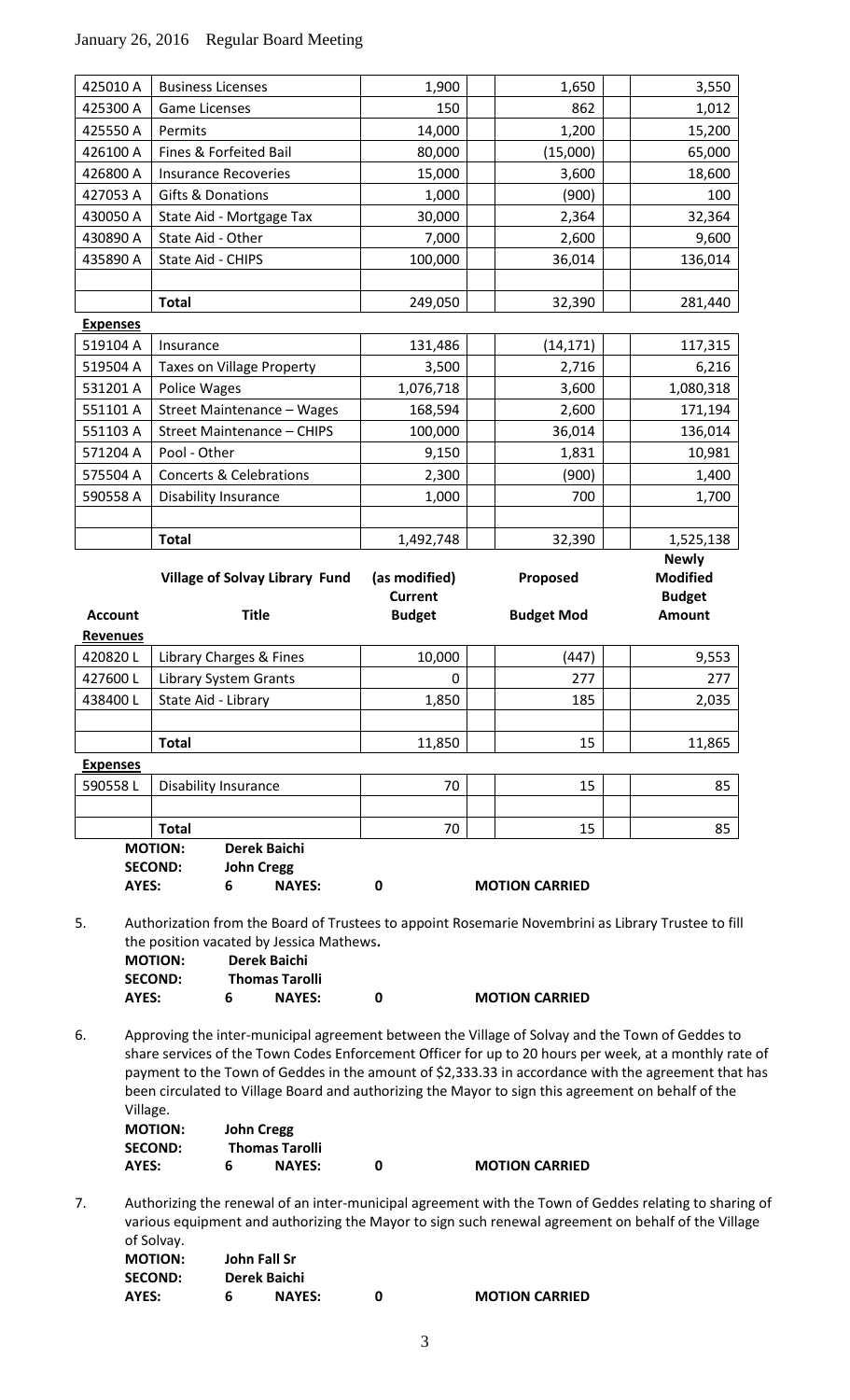January 26, 2016 Regular Board Meeting

8. Authorization to renew the annual salting agreement with the Solvay Fire Dept., Inc. for its station on Milton Ave. and authorizing the Mayor to sign the renewal agreement on behalf of the Village of Solvay. **MOTION: Derek Baichi**

| <b>SECOND:</b> | <b>Thomas Tarolli</b> |                       |
|----------------|-----------------------|-----------------------|
| <b>AYES:</b>   | <b>NAYES:</b>         | <b>MOTION CARRIED</b> |

9. Authorization to renew the Brush, Yard Waste and Christmas Tree Disposal Agreement with the Town of Geddes and authorization for the Mayor to sign said agreement on behalf of the Village of Solvay. **MOTION: William McVicker SECOND: Thomas Tarolli AYES: 6 NAYES: 0 MOTION CARRIED**

10. Authorization from the Board of Trustees to approve

**WHEREAS**, the property described by the following tax map number(s) and located at the following address(s) is/are in the Village of Solvay, is/are owned by the following owner(s); and

**WHEREAS**, as the aforesaid property owner(s) allows the property to accumulate high weeds, brush, grass, trash, debris, or other matter, in a manner that is unhealthy, hazardous, or dangerous and in violation of Chapter 56; and

**WHEREAS**, the owner(s) was notified by certified mail and/or posted on site and a follow up revealed the violation still exists

**NOW**, be it resolved that the Village of Solvay Board shall authorize the property to be cut, trimmed, and removed by the Village Representatives, and all actual costs of work or services rendered at the direction of the Village Board, shall be assessed and collected in the same manner and time as the taxes levied on the premises.

|                | <b>STREET ADDRESS</b> |                     | <b>TAX MAP</b>        | <b>NAME OF OWNER</b>  |
|----------------|-----------------------|---------------------|-----------------------|-----------------------|
| 108 Lamont Ave |                       | <i>010.-02-08.0</i> | <b>Michael Durant</b> |                       |
| <b>MOTION:</b> | Derek Baichi          |                     |                       |                       |
| <b>SECOND:</b> | John Fall Sr          |                     |                       |                       |
| AYES:          | 6                     | <b>NAYES:</b>       | 0                     | <b>MOTION CARRIED</b> |

**Petitions:** John Nozynski thanked the Solvay Police Department for their two responses for vandalism at his home, questioned the hiring of an employee and the St Cecilia property.

Joseph Fragnito questioned the tax increase in the village; actually the tax increase was in the Town of Geddes.

 Christopher Kordas is interested in property in the village and asked if there was any contact about the St Cecilia sale.

Paul Nozynski referred to a trustee why the trustee questioned his residency.

Thomas Blake asked the Board if the Library is going to hire a full time Library Director.

\*\*\*\*\*\*\*\*\*\*\*\*\*\*\*\*\*\*\*\*\*\*\*\*\*\*\*\*\*\*\*\*\*\*\*\*\*\*\*\*\*\*\*\*\*\*\*\*\*\*\*\*\*\*\*\*\*\*\*\*\*\*\*\*\*\*\*\*\*\*\*\*\*\*\*\*\*\*\*\*\*\*\*\*\*\*\*\*\*

Resolved that this Board of Trustees move into Executive Session to discuss a contract and/or personnel matters at 7:04 p.m.

| <b>MOTION:</b> | Derek Baichi |               |                       |
|----------------|--------------|---------------|-----------------------|
| <b>SECOND:</b> | John Fall Sr |               |                       |
| AYES:          |              | <b>NAYES:</b> | <b>MOTION CARRIED</b> |

Resolved that the Executive Session be closed and that this Board return to the regular meeting at 8:01 p.m.

| <b>MOTION:</b> | <b>John Cregg</b>     |   |                       |
|----------------|-----------------------|---|-----------------------|
| <b>SECOND:</b> | <b>Thomas Tarolli</b> |   |                       |
| AYES:          | <b>NAYES:</b>         | n | <b>MOTION CARRIED</b> |
|                |                       |   |                       |

**No action was taken at the Executive session meeting.**

## **NEW BUSINESS**

ADJOURNMENT:

The regular meeting of the Solvay Board of Trustees be adjourned at 8:02 p.m. **MOTION: John Fall Sr SECOND: William McVicker AYES: 6 NAYES: 0 MOTION CARRIED**

Respectfully submitted,

Gail M Tarolli, Village Clerk